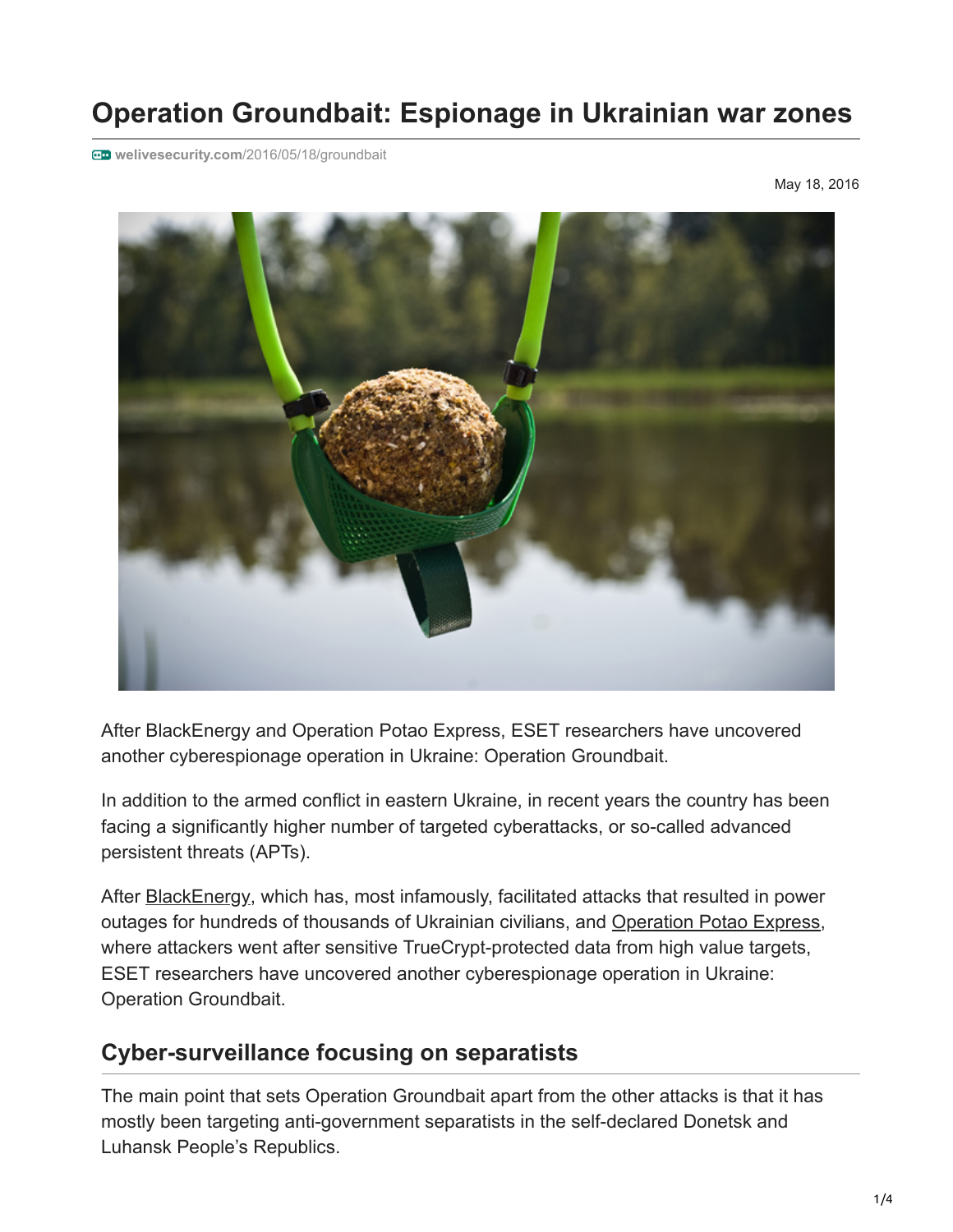While the attackers seem to be more interested in separatists and the self-declared governments in eastern Ukrainian war zones, there have also been a large number of other targets, including, among others, Ukrainian government officials, politicians and journalists..

### **Groundbait?**

These cyberespionage activities have been carried out using a malware family that ESET detects as *[Win32/Prikormka](http://virusradar.com/en/Win32_Prikormka/detail)*. The malware has until now eluded the attention of antimalware researchers since at least 2008.

The infection vector for spreading the malware was mostly through spear-phishing emails (which is somewhat the norm for targeted attacks). During our research, we have observed a large number of samples, each with its designated campaign ID, an appealing file name to spark the target's interest, and decoy documents with various themes related to the current Ukrainian geopolitical situation and the [war in Donbass.](https://en.wikipedia.org/wiki/War_in_Donbass)

We chose the name Groundbait – the translation of the Russian word Prikormka (*Прикормка*) – because of a puzzling theme used in one campaign that stood out among the others, which used themes related to the armed conflict. The malware file name was prikormka.exe and it displayed a pricelist of fishing groundbait, a choice of decoy document that we have so far been unable to explain.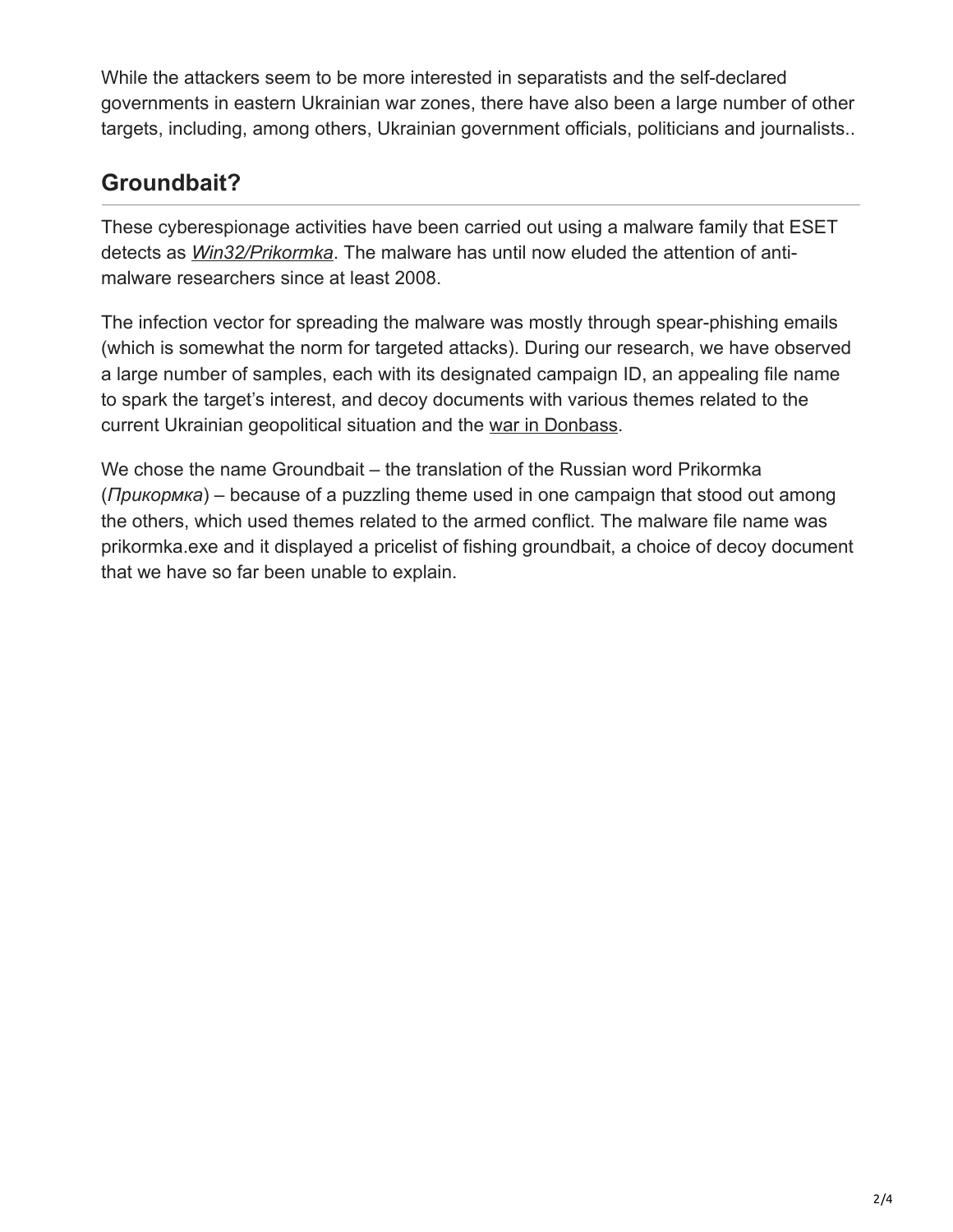| $\overline{7}$ |                                     | Прикормка содержит натуральный БЕТАИН!!! |                  |                                        |                                        |         |                           |                   |                   |                  |
|----------------|-------------------------------------|------------------------------------------|------------------|----------------------------------------|----------------------------------------|---------|---------------------------|-------------------|-------------------|------------------|
| 8              |                                     |                                          |                  |                                        |                                        |         | Цена ОПТ без НДС          |                   |                   |                  |
| 9              | Наименование                        |                                          | <b>BEC</b>       | В пачке                                |                                        |         | От 1000 уе                | от 300 уе         | От пачки          | Розница          |
| 10             | Прикормка FIN «Лещ»                 |                                          |                  |                                        | Цвет:<br>Натураль<br>ный               |         | $0,75$ \$                 | 0.85\$            | $0,95$ \$         | 1,53             |
| 11             |                                     | FIN<br><b>JIEW</b>                       | $0.7$ Kr         | 15                                     | Цвет:<br>Натураль<br>ный +<br>мотыль   | без НДС | 0.78S                     | 0.88\$            | 1 <sub>s</sub>    | 1.6S             |
| 12             | ЛЕТНЯЯ                              |                                          |                  |                                        | Цвет:<br>Крашенна<br>я                 |         | 0.8 <sup>5</sup>          | 0.9 <sup>5</sup>  | 1 <sub>s</sub>    | 1,65             |
| 13             |                                     |                                          |                  | Цвет:<br>Крашенна<br>$R + R$<br>мотыль |                                        | 0.85S   | 0.95S                     | 1S                | 1,65              |                  |
| 14             | Прикормка FIN "ФИДЕР"               |                                          |                  |                                        | Цвет:<br>Натураль<br>ный               |         | 0.75S                     | 0.85S             | $0,95$ \$         | 1,55             |
| 15             | ЛЕТНЯЯ                              | $0.7$ $\kappa$ r                         | 15               | Цвет:<br>Натураль<br>ный +<br>мотыль   | без НДС                                | 0.78S   | 0,88\$                    | 1 <sub>s</sub>    | 1.6 <sub>5</sub>  |                  |
| 16             |                                     |                                          |                  | Цвет:<br>Крашенна<br>я                 |                                        | 0.8S    | 0.9S                      | 1 <sub>s</sub>    | 1,65              |                  |
| 17             |                                     |                                          |                  |                                        | Цвет:<br>Крашенна<br>$R + R$<br>мотыль |         | 0.85S                     | 0.95S             | 1 <sub>s</sub>    | 1.6S             |
| 18             | Прикормка FIN<br>«Универсальная»    |                                          |                  |                                        | Цвет:<br>Натураль<br>ный               |         | 0.75S                     | 0.85S             | 0,955             | 1,55             |
| 19             |                                     |                                          | $0.7$ $\kappa$ r | 15                                     | Цвет:<br>Натураль<br>ный +<br>МОТЫЛЬ   | без НДС | 0.78S                     | 0.88\$            | 1 <sub>s</sub>    | 1.6S             |
| 20             | ЛЕТНЯЯ                              |                                          |                  | Цвет:<br>Крашенна<br>я                 |                                        | 0.8S    | 0.9S                      | 1 <sub>s</sub>    | 1.6S              |                  |
| 21             |                                     |                                          |                  |                                        | Цвет:<br>Крашенна<br>$R +$<br>мотыль   |         | $0,85$ \$                 | 0,95S             | 1 <sub>s</sub>    | 1,65             |
| 22             | Прикормка FIN «Карп<br>Карась Линь» |                                          |                  |                                        | Цвет:<br>Натураль<br>ный               |         | 0.75 <sub>5</sub>         | 0.85 <sub>5</sub> | 0.95 <sub>5</sub> | 1.5 <sub>3</sub> |
| 23             | ЛЕТНЯЯ                              | $0.7$ Kr                                 | 15               | Цвет:<br>Натураль<br>ный +<br>мотыль   | без НДС                                | 0,785   | 0,88\$                    | 1 \$              | 1,65              |                  |
| 24             |                                     |                                          |                  |                                        | Цвет:<br>Крашенна<br>я                 |         | 0.8S                      | 0.9\$             | 1 <sub>s</sub>    | 1.6S             |
| 25             |                                     |                                          |                  |                                        | Цвет:<br>Крашенна<br>$R +$<br>мотыль   |         | 0.85S                     | 0.95S             | 1 <sub>s</sub>    | 1.6 <sub>5</sub> |
|                |                                     |                                          |                  |                                        |                                        |         | $\mathbf{u} = \mathbf{u}$ |                   |                   |                  |

Figure 1 – Decoy document with groundbait pricelist

From a technical perspective, the malware features a modular architecture, allowing the attackers to expand its functionality and steal various types of sensitive information and files from the cyber-surveillance targets.

Further technical details of the malware, as well as additional information on the ongoing cyberespionage operation, can be found in our [comprehensive whitepaper](http://www.welivesecurity.com/wp-content/uploads/2016/05/Operation-Groundbait.pdf).

## **So who's behind it?**

As is usual in the world of cybercrime and APTs, attributing the source of the attack is tricky as conclusive evidence is difficult to find. Our research into the attacks has shown that the attackers most likely operate from within Ukraine.